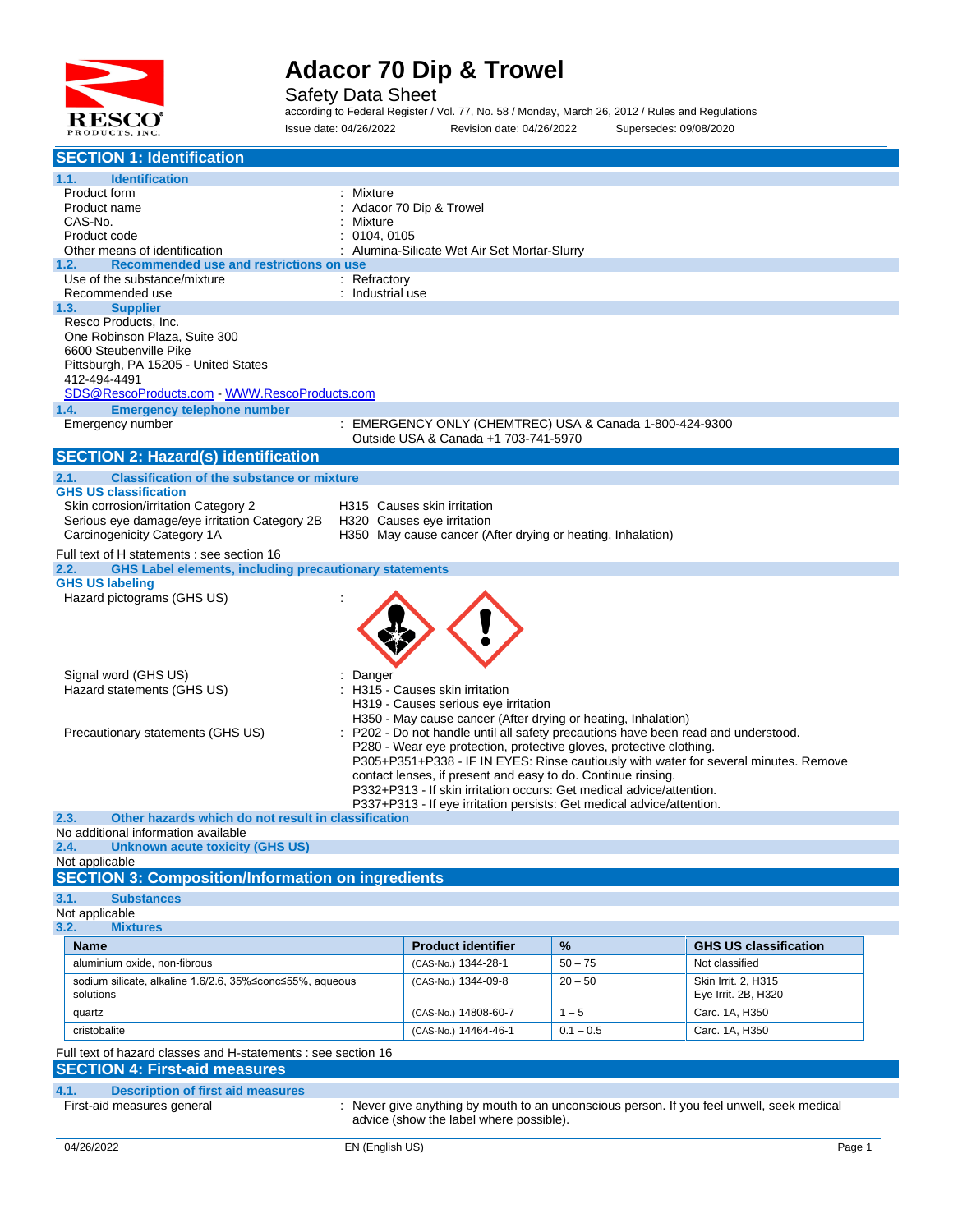Safety Data Sheet

according to Federal Register / Vol. 77, No. 58 / Monday, March 26, 2012 / Rules and Regulations

| First-aid measures after inhalation<br>First-aid measures after skin contact                                  | Allow affected person to breathe fresh air. Allow the victim to rest.<br>Gently wash with plenty of soap and water. Take off contaminated clothing and wash it before |
|---------------------------------------------------------------------------------------------------------------|-----------------------------------------------------------------------------------------------------------------------------------------------------------------------|
| First-aid measures after eye contact                                                                          | reuse.<br>: IF IN EYES: Rinse cautiously with water for several minutes. Remove contact lenses, if present<br>and easy to do. Continue rinsing.                       |
| First-aid measures after ingestion                                                                            | : Rinse mouth. Do NOT induce vomiting. Obtain emergency medical attention.                                                                                            |
| 4.2.<br>Most important symptoms and effects (acute and delayed)<br>Potential Adverse human health effects and | : Based on available data, the classification criteria are not met.                                                                                                   |
| symptoms                                                                                                      |                                                                                                                                                                       |
| Symptoms/effects after inhalation                                                                             | : After drying or heating. May cause cancer by inhalation. Danger of serious damage to health by<br>prolonged exposure through inhalation.                            |
| Symptoms/effects after skin contact                                                                           | : Causes skin irritation.                                                                                                                                             |
| Symptoms/effects after eye contact<br>Immediate medical attention and special treatment, if necessary<br>4.3. | : Causes serious eye irritation.                                                                                                                                      |
| No additional information available                                                                           |                                                                                                                                                                       |
| <b>SECTION 5: Fire-fighting measures</b>                                                                      |                                                                                                                                                                       |
| 5.1.<br>Suitable (and unsuitable) extinguishing media                                                         |                                                                                                                                                                       |
| Suitable extinguishing media                                                                                  | : Use extinguishing media appropriate for surrounding fire.                                                                                                           |
| Unsuitable extinguishing media                                                                                | : No unsuitable extinguishing media known.                                                                                                                            |
| Specific hazards arising from the chemical<br>5.2.                                                            |                                                                                                                                                                       |
| Fire hazard<br>Special protective equipment and precautions for fire-fighters<br>5.3.                         | : Not flammable.                                                                                                                                                      |
| Firefighting instructions                                                                                     | : Exercise caution when fighting any chemical fire. Prevent fire-fighting water from entering                                                                         |
|                                                                                                               | environment.                                                                                                                                                          |
| Protection during firefighting                                                                                | : Do not enter fire area without proper protective equipment, including respiratory protection.                                                                       |
| <b>SECTION 6: Accidental release measures</b>                                                                 |                                                                                                                                                                       |
| 6.1.<br>Personal precautions, protective equipment and emergency procedures                                   |                                                                                                                                                                       |
| 6.1.1.<br>For non-emergency personnel                                                                         |                                                                                                                                                                       |
| Emergency procedures                                                                                          | : If spilled, may cause the floor to be slippery.                                                                                                                     |
| 6.1.2.<br>For emergency responders                                                                            |                                                                                                                                                                       |
| Protective equipment<br><b>Emergency procedures</b>                                                           | : Equip cleanup crew with proper protection.<br>: Stop release.                                                                                                       |
| <b>Environmental precautions</b><br>6.2.                                                                      |                                                                                                                                                                       |
| Prevent entry to sewers and public waters. Notify authorities if liquid enters sewers or public waters.       |                                                                                                                                                                       |
| Methods and material for containment and cleaning up<br>6.3.                                                  |                                                                                                                                                                       |
| For containment                                                                                               | : Plug the leak, cut off the supply.                                                                                                                                  |
| Methods for cleaning up                                                                                       | : Soak up spills with inert solids, such as clay or diatomaceous earth as soon as possible. Collect<br>spillage.                                                      |
| 6.4.<br><b>Reference to other sections</b>                                                                    |                                                                                                                                                                       |
| See Heading 8. Exposure controls and personal protection.                                                     |                                                                                                                                                                       |
| <b>SECTION 7: Handling and storage</b>                                                                        |                                                                                                                                                                       |
| <b>Precautions for safe handling</b><br>7.1.                                                                  |                                                                                                                                                                       |
| Precautions for safe handling                                                                                 | : Avoid contact with eyes. Avoid contact with skin.                                                                                                                   |
| Hygiene measures                                                                                              | : Wash hands and other exposed areas with mild soap and water before eating, drinking or                                                                              |
|                                                                                                               | smoking and when leaving work.                                                                                                                                        |
| Conditions for safe storage, including any incompatibilities<br>7.2.<br>Storage conditions                    | : Store in original container. Keep container closed when not in use                                                                                                  |
| Incompatible products                                                                                         | : Strong bases. Strong acids.                                                                                                                                         |
| <b>SECTION 8: Exposure controls/personal protection</b>                                                       |                                                                                                                                                                       |
| 8.1.<br><b>Control parameters</b>                                                                             |                                                                                                                                                                       |
| Adacor 70 Dip & Trowel (Mixture)                                                                              |                                                                                                                                                                       |
| No additional information available                                                                           |                                                                                                                                                                       |
|                                                                                                               |                                                                                                                                                                       |
| sodium silicate, alkaline 1.6/2.6, 35%≤conc≤55%, aqueous solutions (1344-09-8)                                |                                                                                                                                                                       |
| No additional information available                                                                           |                                                                                                                                                                       |
| cristobalite (14464-46-1)                                                                                     |                                                                                                                                                                       |
| <b>USA - ACGIH - Occupational Exposure Limits</b>                                                             |                                                                                                                                                                       |
| ACGIH TWA (mg/m <sup>3</sup> )                                                                                | 0.025 mg/m <sup>3</sup> respirable dust                                                                                                                               |
| <b>USA - OSHA - Occupational Exposure Limits</b>                                                              |                                                                                                                                                                       |
| OSHA PEL (TWA) (mg/m <sup>3</sup> )                                                                           | $0.05$ mg/m <sup>3</sup> respirable dust                                                                                                                              |
|                                                                                                               |                                                                                                                                                                       |
| aluminium oxide, non-fibrous (1344-28-1)                                                                      |                                                                                                                                                                       |
| <b>USA - ACGIH - Occupational Exposure Limits</b>                                                             |                                                                                                                                                                       |
| ACGIH TWA (mg/m <sup>3</sup> )                                                                                | 1 mg/m <sup>3</sup> respirable dust                                                                                                                                   |
|                                                                                                               |                                                                                                                                                                       |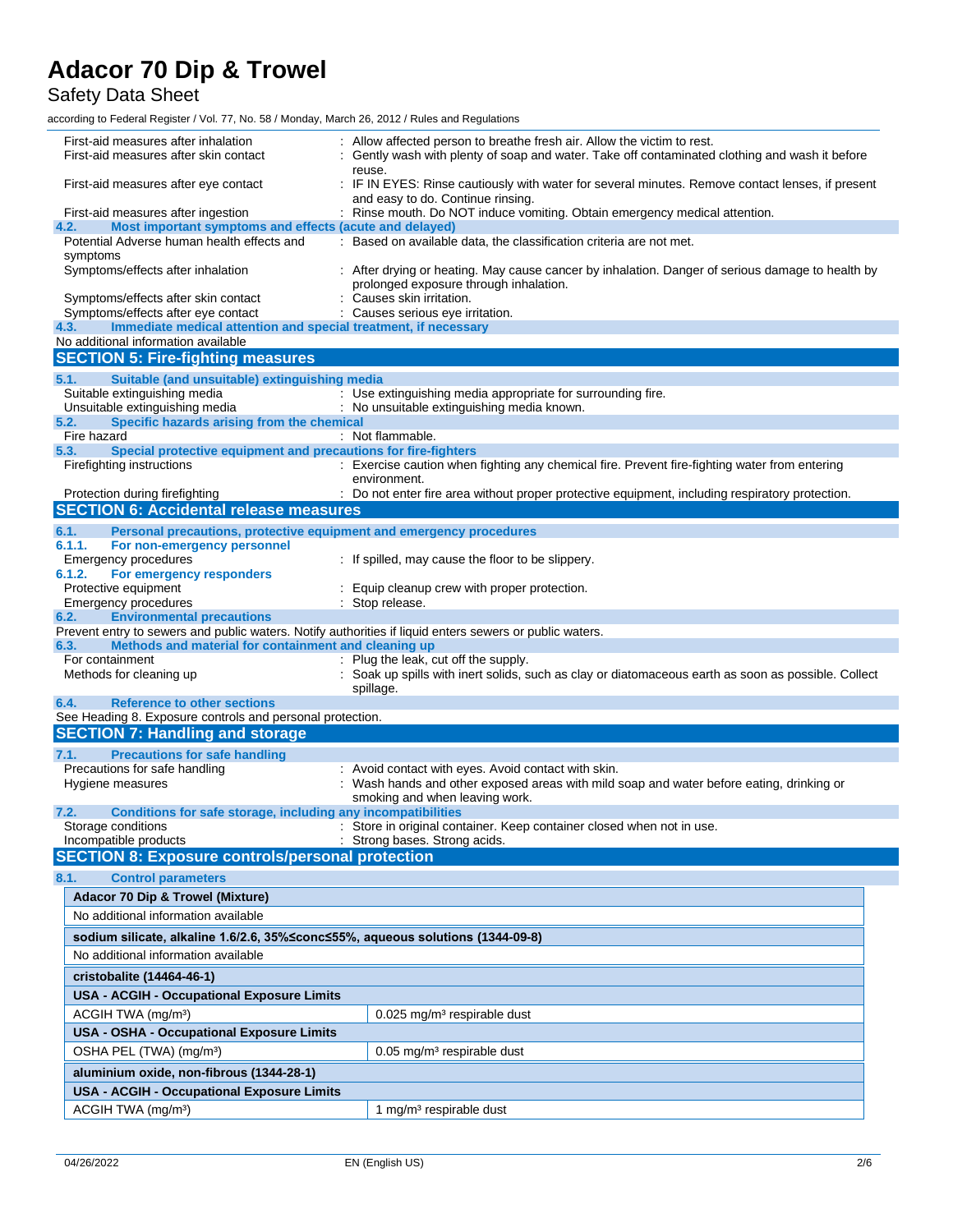Safety Data Sheet

according to Federal Register / Vol. 77, No. 58 / Monday, March 26, 2012 / Rules and Regulations

| quartz (14808-60-7)                                                                                                                                                               |                                                 |  |  |
|-----------------------------------------------------------------------------------------------------------------------------------------------------------------------------------|-------------------------------------------------|--|--|
| <b>USA - ACGIH - Occupational Exposure Limits</b>                                                                                                                                 |                                                 |  |  |
| ACGIH TWA (mg/m <sup>3</sup> )<br>0.025 mg/m <sup>3</sup> (Silica-Crystalline Quartz; USA; Time-weighted average exposure limit 8<br>h; TLV - Adopted Value; Respirable fraction) |                                                 |  |  |
| USA - OSHA - Occupational Exposure Limits                                                                                                                                         |                                                 |  |  |
| Local name<br>Silica, crystalline quartz, respirable dust                                                                                                                         |                                                 |  |  |
| OSHA PEL (TWA) (mg/m <sup>3</sup> )                                                                                                                                               | 0.05 mg/m <sup>3</sup> respirable dust          |  |  |
| Remark (OSHA)                                                                                                                                                                     | (3) See Table Z-3.                              |  |  |
| <b>Appropriate engineering controls</b><br>8.2.                                                                                                                                   |                                                 |  |  |
| Appropriate engineering controls<br>Individual protection measures/Personal protective equipment<br>8.3.                                                                          | : Emergency eye wash fountain with clean water. |  |  |
| Personal protective equipment:                                                                                                                                                    |                                                 |  |  |
| Avoid all unnecessary exposure.                                                                                                                                                   |                                                 |  |  |
| Hand protection:<br>Wear protective gloves.                                                                                                                                       |                                                 |  |  |
| Eye protection:                                                                                                                                                                   |                                                 |  |  |
| Chemical goggles or safety glasses                                                                                                                                                |                                                 |  |  |
| Skin and body protection:                                                                                                                                                         |                                                 |  |  |
| Wear suitable protective clothing<br><b>Respiratory protection:</b>                                                                                                               |                                                 |  |  |
| After air drying or heating. Dust when sawing or tear out. Wear appropriate mask                                                                                                  |                                                 |  |  |
| Other information:                                                                                                                                                                |                                                 |  |  |
| Do not eat, drink or smoke during use.                                                                                                                                            |                                                 |  |  |
| <b>SECTION 9: Physical and chemical properties</b>                                                                                                                                |                                                 |  |  |
| Information on basic physical and chemical properties<br>9.1.<br>Physical state                                                                                                   | : Liquid                                        |  |  |
| Appearance                                                                                                                                                                        | : Slurry.                                       |  |  |
| Color                                                                                                                                                                             | : Gray                                          |  |  |
| Odor                                                                                                                                                                              | : earthy                                        |  |  |
| Odor threshold                                                                                                                                                                    | : Not applicable                                |  |  |
| рH                                                                                                                                                                                | : > 10                                          |  |  |
| Melting point                                                                                                                                                                     | : $>2000$ °F                                    |  |  |
| Freezing point                                                                                                                                                                    | : ≈ 32 °F Not applicable                        |  |  |
| Boiling point                                                                                                                                                                     | : Not applicable                                |  |  |
| Critical temperature                                                                                                                                                              | Not applicable                                  |  |  |
| Critical pressure                                                                                                                                                                 | Not applicable                                  |  |  |
| Flash point                                                                                                                                                                       | Not applicable                                  |  |  |
| Relative evaporation rate (butyl acetate=1)                                                                                                                                       | Not applicable                                  |  |  |
| Relative evaporation rate (ether=1)                                                                                                                                               | Not applicable<br>: None                        |  |  |
| Flammability (solid, gas)                                                                                                                                                         | Non flammable.                                  |  |  |
| Vapor pressure                                                                                                                                                                    | Not applicable                                  |  |  |
| Vapor pressure at 50 °C                                                                                                                                                           | Not applicable                                  |  |  |
| Relative vapor density at 20 °C                                                                                                                                                   | No data available                               |  |  |
| Relative density                                                                                                                                                                  | $\approx$ 1.7                                   |  |  |
|                                                                                                                                                                                   |                                                 |  |  |
| Solubility                                                                                                                                                                        | : Moderately soluble in water.                  |  |  |
| Partition coefficient n-octanol/water (Log Pow)                                                                                                                                   | : No data available                             |  |  |
| Auto-ignition temperature                                                                                                                                                         | Not applicable                                  |  |  |
| Decomposition temperature                                                                                                                                                         | No data available                               |  |  |
| Viscosity, kinematic<br>Viscosity, dynamic                                                                                                                                        | No data available<br>Not Applicable             |  |  |
| <b>Explosion limits</b>                                                                                                                                                           | Not applicable                                  |  |  |
| <b>Explosive properties</b>                                                                                                                                                       | No data available                               |  |  |

onal information available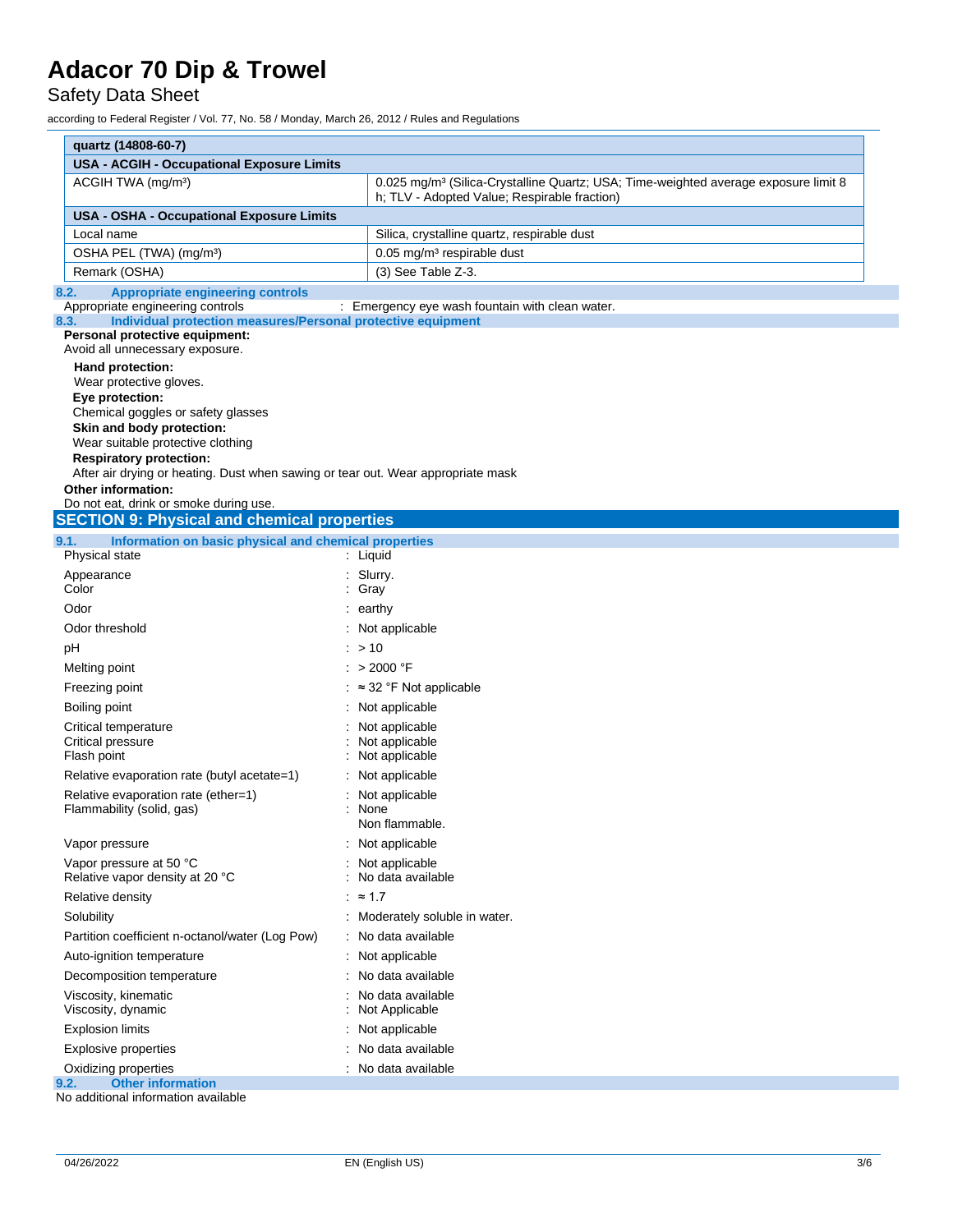Safety Data Sheet

according to Federal Register / Vol. 77, No. 58 / Monday, March 26, 2012 / Rules and Regulations

| <b>SECTION 10: Stability and reactivity</b>                                    |                                                                                                      |
|--------------------------------------------------------------------------------|------------------------------------------------------------------------------------------------------|
| 10.1.<br><b>Reactivity</b>                                                     |                                                                                                      |
| Air Setting.                                                                   |                                                                                                      |
| 10.2.<br><b>Chemical stability</b>                                             |                                                                                                      |
| Not established.                                                               |                                                                                                      |
| <b>Possibility of hazardous reactions</b><br>10.3.                             |                                                                                                      |
| Not established.                                                               |                                                                                                      |
| <b>Conditions to avoid</b><br>10.4.                                            |                                                                                                      |
| No additional information available<br><b>Incompatible materials</b><br>10.5.  |                                                                                                      |
| Strong acids. Strong bases.                                                    |                                                                                                      |
| <b>Hazardous decomposition products</b><br>10.6.                               |                                                                                                      |
|                                                                                | Under normal conditions of storage and use, hazardous decomposition products should not be produced. |
| <b>SECTION 11: Toxicological information</b>                                   |                                                                                                      |
|                                                                                |                                                                                                      |
| 11.1.<br>Information on toxicological effects<br>Acute toxicity (oral)         | : Not classified                                                                                     |
| Acute toxicity (dermal)                                                        | Not classified                                                                                       |
| Acute toxicity (inhalation)                                                    | Not classified                                                                                       |
| sodium silicate, alkaline 1.6/2.6, 35%≤conc≤55%, aqueous solutions (1344-09-8) |                                                                                                      |
| LD50 oral rat                                                                  | > 2000 mg/kg (Rat, Oral)                                                                             |
|                                                                                |                                                                                                      |
| aluminium oxide, non-fibrous (1344-28-1)                                       |                                                                                                      |
| LD50 oral rat                                                                  | > 15900 mg/kg body weight (Equivalent or similar to OECD 401, Rat, Male / female,                    |
|                                                                                | Experimental value, Oral, 14 day(s))                                                                 |
| LC50 Inhalation - Rat                                                          | > 2.3 mg/l air (Equivalent or similar to OECD 403, 4 h, Rat, Male / female, Experimental value,      |
|                                                                                | Inhalation (aerosol), 14 day(s))                                                                     |
| Skin corrosion/irritation                                                      | Causes skin irritation.                                                                              |
|                                                                                | $pH:$ > 10                                                                                           |
| Serious eye damage/irritation                                                  | : Causes eye irritation.                                                                             |
|                                                                                | $pH:$ > 10                                                                                           |
| Respiratory or skin sensitization                                              | Not classified                                                                                       |
| Germ cell mutagenicity                                                         | Not classified                                                                                       |
| Carcinogenicity                                                                | May cause cancer (After drying or heating, Inhalation).                                              |
| quartz (14808-60-7)                                                            |                                                                                                      |
| IARC group                                                                     | 1 - Carcinogenic to humans                                                                           |
| Reproductive toxicity                                                          | Not classified                                                                                       |
| STOT-single exposure                                                           | Not classified                                                                                       |
| STOT-repeated exposure                                                         | Not classified                                                                                       |
| Aspiration hazard                                                              | Not classified                                                                                       |
| Viscosity, kinematic                                                           | No data available                                                                                    |
| Potential Adverse human health effects and                                     | Based on available data, the classification criteria are not met.                                    |
| symptoms<br>Symptoms/effects after inhalation                                  | After drying or heating. May cause cancer by inhalation. Danger of serious damage to health by       |
|                                                                                | prolonged exposure through inhalation.                                                               |
| Symptoms/effects after skin contact                                            | Causes skin irritation.                                                                              |
| Symptoms/effects after eye contact                                             | : Causes serious eye irritation.                                                                     |
| <b>SECTION 12: Ecological information</b>                                      |                                                                                                      |
|                                                                                |                                                                                                      |
| 12.1.<br><b>Toxicity</b>                                                       |                                                                                                      |
| sodium silicate, alkaline 1.6/2.6, 35%≤conc≤55%, aqueous solutions (1344-09-8) |                                                                                                      |
| LC50 fish 1                                                                    | 210 mg/l (96 h, Brachydanio rerio, Pure substance)                                                   |
| EC50 Daphnia 1                                                                 | 216 mg/l (96 h, Daphnia magna, Pure substance)                                                       |

| _____________                            |                                                    |
|------------------------------------------|----------------------------------------------------|
| aluminium oxide, non-fibrous (1344-28-1) |                                                    |
| LC50 fish 1                              | > 100 mg/l (96 h, Salmo trutta, Literature study)  |
| EC50 Daphnia 1                           | > 100 mg/l (48 h, Daphnia magna, Literature study) |

#### **12.2. Persistence and degradability**

| Adacor 70 Dip & Trowel (Mixture)                                               |                                   |  |  |
|--------------------------------------------------------------------------------|-----------------------------------|--|--|
| Persistence and degradability                                                  | Not established.                  |  |  |
| sodium silicate, alkaline 1.6/2.6, 35%≤conc≤55%, aqueous solutions (1344-09-8) |                                   |  |  |
| Persistence and degradability                                                  | Biodegradability: not applicable. |  |  |
| Chemical oxygen demand (COD)                                                   | Not applicable                    |  |  |
| ThOD                                                                           | Not applicable                    |  |  |
| BOD (% of ThOD)                                                                | Not applicable                    |  |  |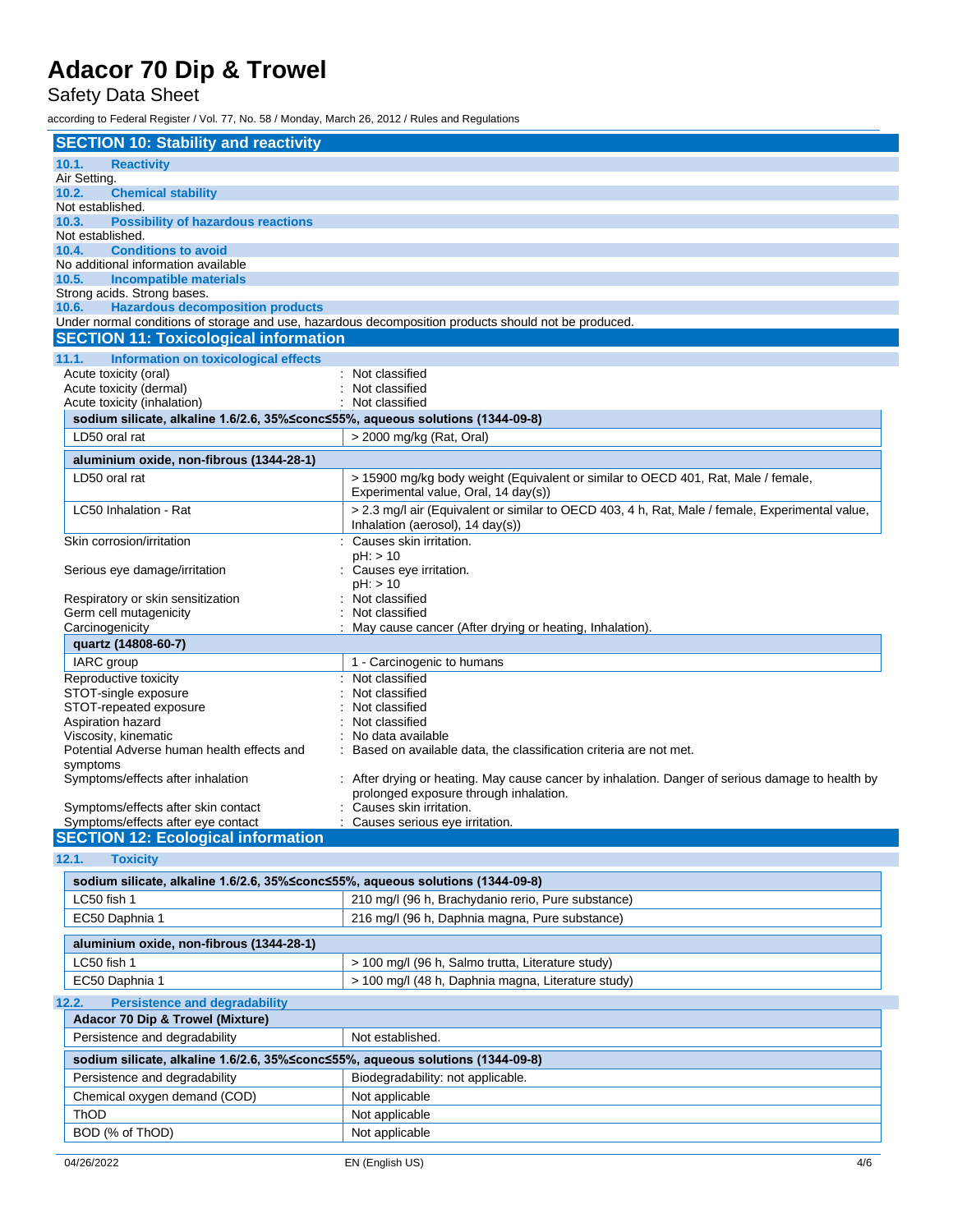#### Safety Data Sheet

according to Federal Register / Vol. 77, No. 58 / Monday, March 26, 2012 / Rules and Regulations

| cristobalite (14464-46-1)                                                        |                                                                                                                            |  |
|----------------------------------------------------------------------------------|----------------------------------------------------------------------------------------------------------------------------|--|
| Persistence and degradability                                                    | Mineral. Not applicable.                                                                                                   |  |
| Chemical oxygen demand (COD)                                                     | Not applicable                                                                                                             |  |
| ThOD                                                                             | Not applicable                                                                                                             |  |
| BOD (% of ThOD)                                                                  | Not applicable                                                                                                             |  |
| aluminium oxide, non-fibrous (1344-28-1)                                         |                                                                                                                            |  |
| Persistence and degradability                                                    | Not applicable.                                                                                                            |  |
| Chemical oxygen demand (COD)                                                     | Not applicable                                                                                                             |  |
| <b>ThOD</b>                                                                      | Not applicable                                                                                                             |  |
|                                                                                  |                                                                                                                            |  |
| quartz (14808-60-7)                                                              |                                                                                                                            |  |
| Persistence and degradability                                                    | Not applicable.                                                                                                            |  |
| Biochemical oxygen demand (BOD)                                                  | Not applicable                                                                                                             |  |
| Chemical oxygen demand (COD)                                                     | Not applicable                                                                                                             |  |
| <b>ThOD</b>                                                                      | Not applicable                                                                                                             |  |
| <b>Bioaccumulative potential</b><br>12.3.                                        |                                                                                                                            |  |
| <b>Adacor 70 Dip &amp; Trowel (Mixture)</b>                                      |                                                                                                                            |  |
| Bioaccumulative potential                                                        | Not established.                                                                                                           |  |
| sodium silicate, alkaline 1.6/2.6, 35% ≤conc ≤55%, aqueous solutions (1344-09-8) |                                                                                                                            |  |
| Bioaccumulative potential                                                        | No bioaccumulation data available.                                                                                         |  |
| cristobalite (14464-46-1)                                                        |                                                                                                                            |  |
| Bioaccumulative potential                                                        | No data available.                                                                                                         |  |
| aluminium oxide, non-fibrous (1344-28-1)                                         |                                                                                                                            |  |
| Bioaccumulative potential                                                        | No data available.                                                                                                         |  |
|                                                                                  |                                                                                                                            |  |
| quartz (14808-60-7)                                                              |                                                                                                                            |  |
| Bioaccumulative potential                                                        | No data available.                                                                                                         |  |
| <b>Mobility in soil</b><br>12.4.                                                 |                                                                                                                            |  |
| sodium silicate, alkaline 1.6/2.6, 35%≤conc≤55%, aqueous solutions (1344-09-8)   |                                                                                                                            |  |
| Ecology - soil                                                                   | No (test) data on mobility of the component(s) available.                                                                  |  |
| cristobalite (14464-46-1)                                                        |                                                                                                                            |  |
| Ecology - soil                                                                   | No data available.                                                                                                         |  |
| aluminium oxide, non-fibrous (1344-28-1)                                         |                                                                                                                            |  |
| Surface tension                                                                  | No data available in the literature                                                                                        |  |
| Ecology - soil                                                                   | No data available.                                                                                                         |  |
| <b>Other adverse effects</b><br>12.5.                                            |                                                                                                                            |  |
| Effect on the global warming                                                     | None known                                                                                                                 |  |
| Other information                                                                | Avoid release to the environment.                                                                                          |  |
| <b>SECTION 13: Disposal considerations</b>                                       |                                                                                                                            |  |
| 13.1.<br><b>Disposal methods</b>                                                 |                                                                                                                            |  |
| Product/Packaging disposal recommendations<br>Ecology - waste materials          | Dispose in a safe manner in accordance with local/national regulations.<br>Avoid release to the environment.               |  |
| <b>SECTION 14: Transport information</b>                                         |                                                                                                                            |  |
| <b>Department of Transportation (DOT)</b>                                        |                                                                                                                            |  |
| In accordance with DOT                                                           |                                                                                                                            |  |
| Not regulated                                                                    |                                                                                                                            |  |
| <b>Transportation of Dangerous Goods</b><br>Not regulated                        |                                                                                                                            |  |
| <b>Transport by sea</b>                                                          |                                                                                                                            |  |
| Not regulated                                                                    |                                                                                                                            |  |
| <b>Air transport</b>                                                             |                                                                                                                            |  |
| Not regulated                                                                    |                                                                                                                            |  |
| <b>SECTION 15: Regulatory information</b>                                        |                                                                                                                            |  |
| 15.1. US Federal regulations                                                     |                                                                                                                            |  |
| <b>Adacor 70 Dip &amp; Trowel (Mixture)</b>                                      |                                                                                                                            |  |
| Substances Control Act (TSCA) inventory                                          | All components of this product are present and listed as Active on the United States Environmental Protection Agency Toxic |  |
| aluminium oxide, non-fibrous (1344-28-1)                                         |                                                                                                                            |  |